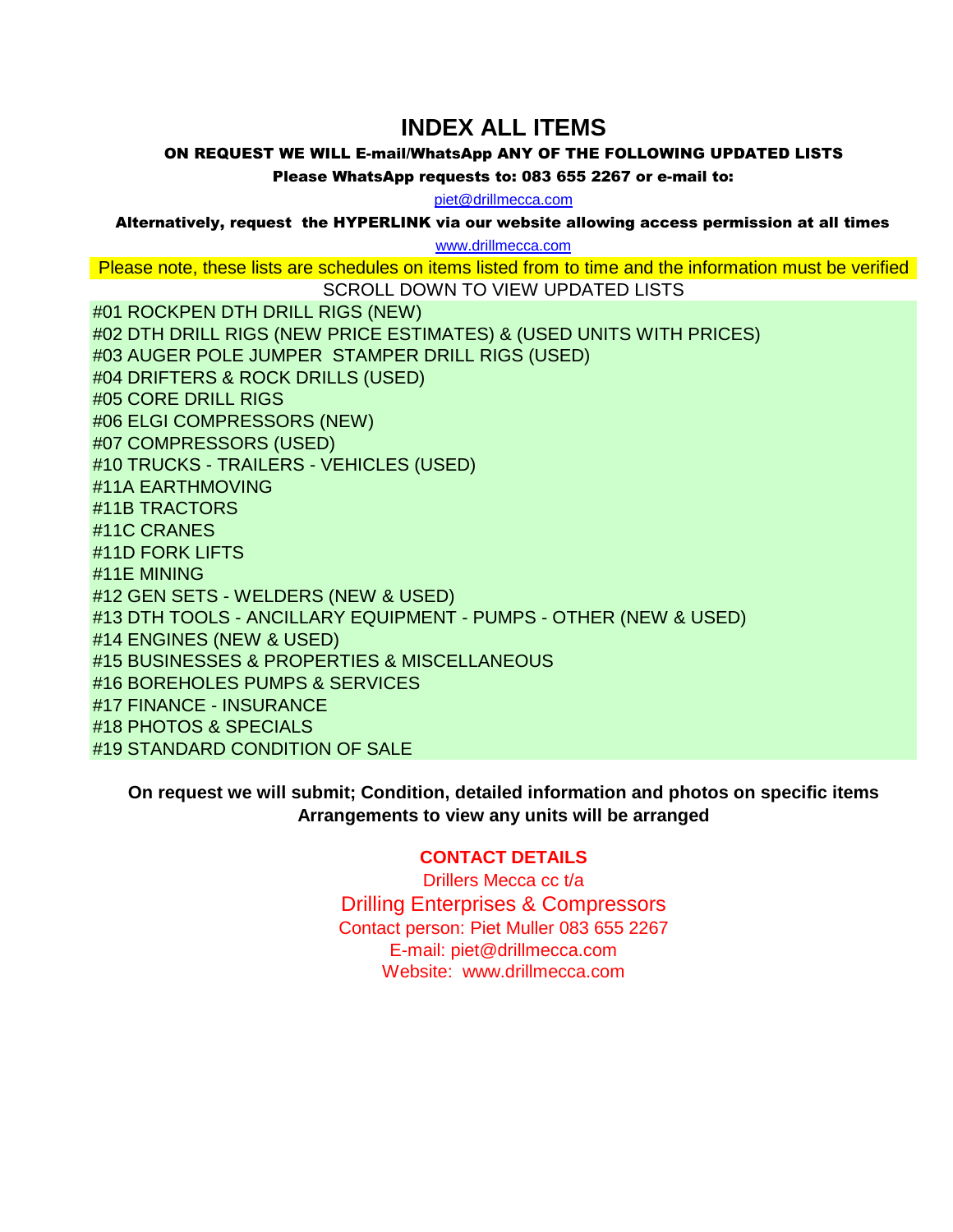|                      | HIGH PRESSURE COMPRESSORS: Used, refurbished or new                                                |              |                 |      |                              |                                |                     |                  |
|----------------------|----------------------------------------------------------------------------------------------------|--------------|-----------------|------|------------------------------|--------------------------------|---------------------|------------------|
| <b>ITEM NO MAKE</b>  |                                                                                                    |              |                 |      | YEAR BAR CFM ENGINE          | <b>MOUNTED</b>                 | <b>AREA</b>         | PRICE (exl vat)  |
| H761-43              | <b>IR SPIRO FLOW STRIPPED</b>                                                                      |              | 21              | 750  |                              | <b>MOBILE</b>                  | <b>GAUTENG EAST</b> | poa              |
| H1045-01 ELGI        |                                                                                                    | 2009         | 21              |      | 1100 CUMMINS NTA855          | <b>SKID</b>                    | Free State East     | R 699 000        |
| <b>H1045-01 ELGI</b> |                                                                                                    | 2009         | 21              |      | 1100 CUMMINS NTA855          | NISSAN & CRANE Free State East |                     | R 892 000        |
| H1066                | <b>ELGI</b>                                                                                        |              | 21              | 1100 |                              |                                |                     | <b>POA</b>       |
| H1072                | <b>JOY BOOSTER</b>                                                                                 |              | 100             |      | DETROIT 6V71                 | <b>SKID</b>                    | <b>NATAL</b>        | R 440 000        |
| H1073                | <b>ELGI</b>                                                                                        |              | 24              |      | 900 CUMMINS NTA855           | <b>TRAILER</b>                 | <b>NAMIBIA</b>      | <b>POA</b>       |
|                      | H1097-01 IR XXHP DUAL                                                                              |              |                 |      | 2011 24/35 1500/1250 CAT C18 | <b>SKID</b>                    | <b>GAUTENG</b>      | R 1 295 000      |
| H1107                | <b>INGERSOLL RAND</b>                                                                              |              | 24              |      | 900 CAT C15                  | <b>SKID</b>                    | North West          | R 750 000        |
|                      |                                                                                                    |              |                 |      |                              |                                |                     |                  |
| H622-01              | VARIOUS COMPRESSOR COMPONENTS, AIR ENDS, ENGINES, COOLERS & COPELYN CRANE CARRIER Free State North |              |                 |      |                              |                                |                     | <b>OPEN LINK</b> |
|                      |                                                                                                    |              |                 |      |                              |                                |                     |                  |
|                      | MEDIUM PRESSURE COMPRESSORS: Used, refurbished or new                                              |              |                 |      |                              |                                |                     |                  |
| <b>ITEM NO MAKE</b>  |                                                                                                    |              |                 |      | YEAR BAR CFM ENGINE          | <b>MOUNTED</b>                 | <b>AREA</b>         | PRICE (exl vat)  |
|                      | H0002-03 ATLAS COPCO                                                                               |              |                 |      | <b>HYDR MOTOR</b>            |                                |                     | <b>POA</b>       |
|                      | H662-04 ELGI 900200                                                                                | 2004         | 14              |      | 900 CUMMINS855               | FORD 380                       | MPUMALANGA          | R 630 000        |
| H761                 | ELGI 900200                                                                                        | 1996/9       | 14              |      | 900 AIR END ONLY AND SPARES  |                                | <b>GAUTENG EAST</b> | <b>POA</b>       |
|                      |                                                                                                    |              |                 |      |                              |                                |                     |                  |
|                      | LOW PRESSURE COMPRESSORS: Used, refurbished or new                                                 |              |                 |      |                              |                                |                     |                  |
| <b>ITEM NO</b>       | <b>MAKE</b>                                                                                        | YEAR BAR CFM |                 |      | <b>ENGINE</b>                | <b>MOUNTED</b>                 | <b>AREA</b>         | PRICE (exl vat)  |
| H290                 | COPCO XA 350                                                                                       |              |                 |      | 750 WITHOUT                  | <b>AIR END ONL LIMPOPO</b>     |                     | R 12 000         |
| H622-02              | <b>SULLAIR</b>                                                                                     |              | 8               |      | 900 CUMMINS 6CT/MOBILE       |                                | <b>FREE STATE</b>   | R 75 000         |
| H688                 | <b>IR VANE</b>                                                                                     |              | 7               |      | 600 WITHOUT                  | <b>SKID</b>                    | <b>FREE STATE</b>   | R 45 000         |
| H742-01              | <b>BROOM WADE V150A/F3</b>                                                                         |              |                 |      | 37 KWATT                     | <b>SKID</b>                    | <b>NATAL</b>        | R 17 500         |
| H749-03              | <b>IR P600SD</b>                                                                                   |              | 7               |      | 600 DEUTZ 6 CYL              | <b>MOBILE</b>                  | <b>GAUTENG N</b>    | R 35 000         |
| H856-06              | COPCO XAS125                                                                                       |              | 8.5             |      | 250 DEUTZ                    | <b>MOBILE</b>                  | North West South    | R 95 000         |
|                      | H0894-04 COPCO XAMS286MD                                                                           | 2004         | 8.6             |      | 600 OM904LA                  | <b>MOBILE</b>                  | <b>EAST RAND</b>    | R 205 000        |
|                      | H1093-01 ATLAS COPCO XA120                                                                         | 1980         | 8.5             |      | 120 DEUTZ 6 CYL              | <b>MOBILE</b>                  | <b>EAST RAND</b>    | R 81 000         |
| H1102                | ATLAS COPCO                                                                                        | 2006         | 10 <sup>1</sup> |      | 1000 CAT C7                  | <b>MOBILE</b>                  | Eastern Cape        | R 352 000        |

**Drilling Enterprises and Compressors Contact: Piet Muller 083 655 2267 2022/05/17** Subject to standard conditions of sale

**Fax: 086 684 1621 E-mail: piet@drillmecca.com Web: www.drillmecca.com**

List # 7 Page 1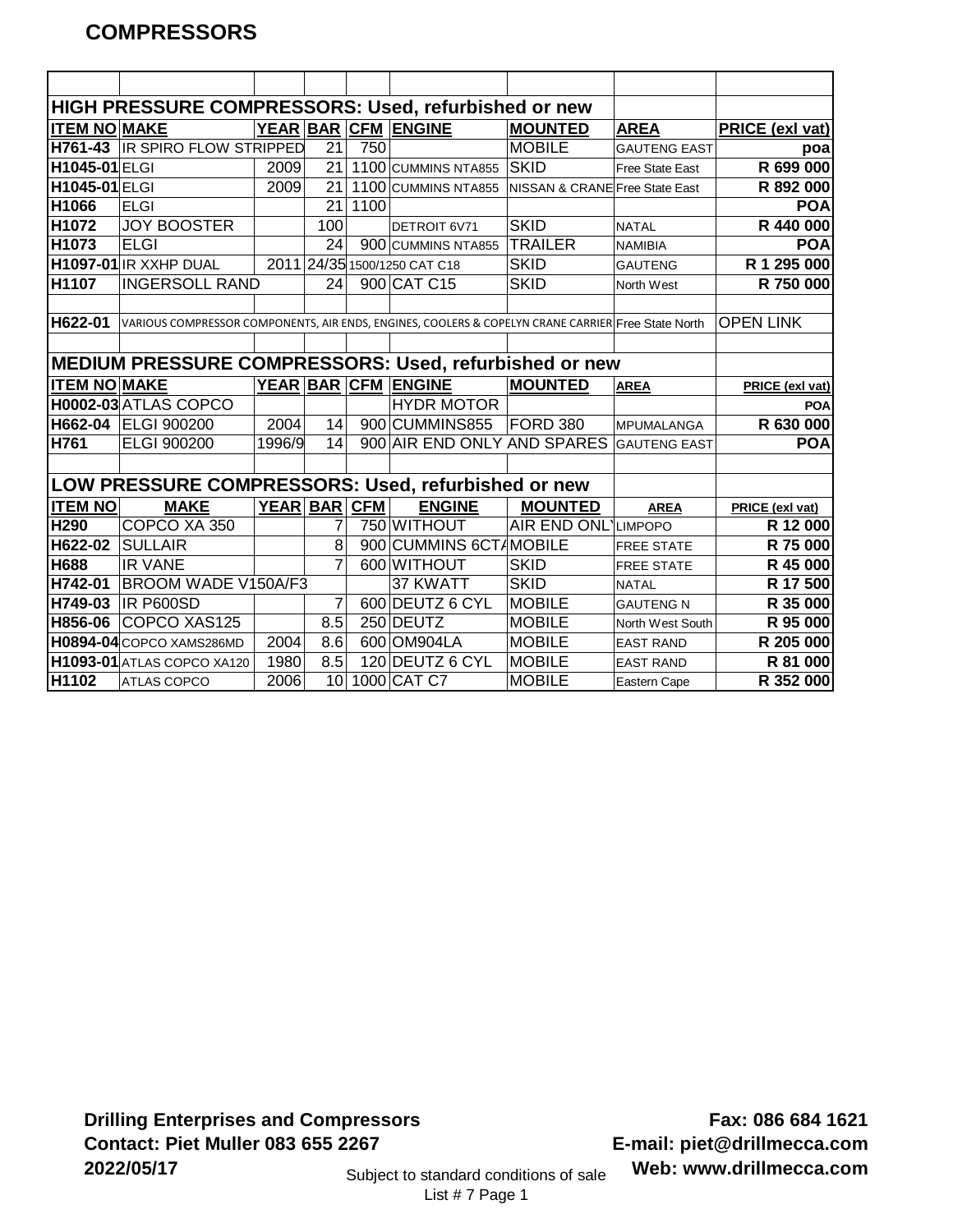|                    | PLEASE NOTIFY US SHOULD YOU REQUIRE MORE INFORMATION TO THE FOLLOWING BASIC INFORMATION - DETAILED QUOTATIONS WILL BE SUBMITTED ON REQUEST               |                                                       |         |                                         |                                   |                |     |                                            |                                                                            |            |                          |                            |
|--------------------|----------------------------------------------------------------------------------------------------------------------------------------------------------|-------------------------------------------------------|---------|-----------------------------------------|-----------------------------------|----------------|-----|--------------------------------------------|----------------------------------------------------------------------------|------------|--------------------------|----------------------------|
|                    | To view or download updated lists on all items in future save our website:                                                                               |                                                       |         |                                         | www.drillmecca.com                |                |     |                                            |                                                                            |            |                          |                            |
|                    | DOWN THE HOLE DRILL RIGS: Used, refurbished or new (will submit detailed information & condition on request)                                             |                                                       |         |                                         |                                   |                |     |                                            |                                                                            |            |                          |                            |
| <b>ITEM NO</b>     |                                                                                                                                                          |                                                       |         |                                         |                                   |                |     |                                            |                                                                            |            |                          |                            |
| H029-05            | <b>MAKE</b>                                                                                                                                              | <b>MOUNTED ON</b>                                     |         | AXLES POWER ENGINE COMPRESSOR           |                                   | <b>BAR CFM</b> |     | <b>ENGINE</b>                              | <b>COMPR ON</b>                                                            |            | <b>AXLES RODS AREA</b>   | PRICE (exl vat)            |
| H029-06            | HOT LINE R6HC                                                                                                                                            | <b>CAT CRAWLER</b>                                    |         | <b>6 CYL DEUTZ</b>                      | <b>INGERSOL RAND</b>              | 12             |     | 750 CAT                                    | <b>DECK</b>                                                                |            | <b>GAUTENG N</b>         | R 900 000                  |
|                    | <b>CASING PULLER</b>                                                                                                                                     | <b>MERC 2624 SWB</b><br><b>TRACKS</b>                 | 6X6     | <b>BT6 CUMMINS</b>                      | <b>AIRMAN</b>                     | 24             |     | 900 N14 CUMMINS DECK                       |                                                                            |            |                          | POA                        |
| H052-02            | H052-01QBW FURUKAWA DCR 23                                                                                                                               |                                                       |         |                                         |                                   | 24             |     |                                            |                                                                            |            | <b>NIL NAMIBIA</b>       | R 1 575 000<br>R 2 575 000 |
|                    | AQUAROCK 5000                                                                                                                                            | International 7600                                    |         | 6 x 4 F6L 912 Deutz Turt ELGI           |                                   |                |     | 900 Cummins 855 TONBOARD                   |                                                                            |            | NIL NAMIBIA              |                            |
| H052-03            | <b>THOR 5000 RC</b>                                                                                                                                      | <b>TRACKS</b>                                         |         | KIRLOSKAR 6-CYLWITHOUT                  |                                   |                |     |                                            |                                                                            |            | <b>NIL NAMIBIA</b>       | R 1875 000                 |
| H229-02            | HALCO B120 STAFFA                                                                                                                                        | <b>NO TRUCK</b>                                       |         |                                         | <b>WITHOUT</b>                    | 24             |     |                                            | <b>ONBOARD</b>                                                             |            | NIL LUSAKA, ZAMBIA       | R 330 000                  |
| H472-01            | ATLAS COPCO DM30 9M RODS TRACKS AIRCON CAB CAT3406 TURB INTERCOOI ATLAS COPCO<br>SR3000 ROCKGIANT 16T PUMAGIRUS                                          |                                                       |         | 6X6 6-CYL DEUTZ                         | <b>WITHOUT</b>                    |                |     | 900 CAT                                    |                                                                            |            | NIL PRETORIA             | R 3 050 000                |
| H472-02<br>H472-03 | SUPER ROCK 1000                                                                                                                                          | <b>MAN</b>                                            |         | 6x4 6-CYL DEUTZ                         | <b>WITHOUT</b>                    |                |     |                                            |                                                                            |            | NIL Western Cape         | R 1 775 000<br>R 1700 000  |
|                    |                                                                                                                                                          |                                                       |         |                                         |                                   |                |     | 870 CAT C15                                | <b>ONBOARD</b>                                                             |            | NIL Western Cape         |                            |
| H528-27            | COPCO ROCK L8DM25<br><b>HOTLINE</b>                                                                                                                      | <b>CRAWLER</b>                                        |         | CAT C15                                 | COPCO                             | 30             |     |                                            |                                                                            |            | ? Eastern Cape South     | R 2 075 000                |
| H528-29            |                                                                                                                                                          | CRAWLER                                               |         | <b>6-CYL DEUTZ</b>                      | <b>TO CONFIRM</b>                 |                |     |                                            | <b>ONBOARD</b>                                                             |            | NIL Pretoria North       | <b>POA</b>                 |
| H534-01            | JASWELL J2400<br><b>EVH 2100R</b>                                                                                                                        | MAN 26.240                                            |         | 6X6 ADE 240 HP                          | COPCO                             | 25             |     | 1000 DEUTZ V8                              | <b>ONBOARD</b>                                                             |            | 300M NAMIBIA             | R 2 575 000                |
| H534-03            |                                                                                                                                                          |                                                       |         | <b>PERKINS</b>                          | <b>BOSS 8060</b>                  |                | 175 |                                            |                                                                            |            | <b>NAMIBIA</b>           | R 1 575 000                |
| H534-04            | PRAKLA RB 40 UNIVERSAL MAN 390 HP<br>2 X SCHRAMM T685 - SCHRAMM T130 - HURRICANE BOOSTER - 500 PSI COMPRESSOR - DRILL RODS - DRILL COLLARS - STABILIZERS |                                                       | 6X6 PTO |                                         | ATLAS COPCO XAH4                  | 14             |     | 480 PTO HYDRAUI ONBOARD                    |                                                                            |            | SEE LIST NAMIBIA         | R 10 500 000<br>POA        |
| H534-07            |                                                                                                                                                          |                                                       |         |                                         |                                   | 24             |     |                                            |                                                                            |            | NAMIBIA                  |                            |
| H544-12<br>H613    | <b>THOR 8000 RC</b><br>HALCO V596                                                                                                                        | <b>NISSAN QUESTER</b><br><b>HINO</b>                  |         | 8X4 KIRLOSKAR 150 kw<br>6X4 DEUTZ 6 CYL | <b>KIRLOSKAR</b><br><b>IR1070</b> | 24             |     | 1400 CUMMINS 855I ONBOARD<br>1070 CAT 3406 |                                                                            |            | <b>GAUTENG</b>           | R 4 500 000                |
| H622-01            | VARIOUS COMPRESSOR COMPONENTS, AIR ENDS, ENGINES, COOLERS & COPELYN CRANE CARRIER                                                                        |                                                       |         |                                         |                                   |                |     |                                            | <b>HS TRAILER</b>                                                          |            | 160M North West          | R 1 250 000<br><b>POA</b>  |
| H662-03            | ROCKPEN 100 REBUILT                                                                                                                                      | <b>FORD D0800</b>                                     |         |                                         | <b>WITHOUT</b>                    |                |     |                                            |                                                                            |            | Free State North         | R 550 000                  |
| H0675-03           | SUPER ROCK 100                                                                                                                                           | SELF PROPELLED TRAILE                                 | ONE     | 4X2 6 CYL FORD                          | <b>WITHOUT</b>                    |                |     |                                            |                                                                            |            | NIL LIMPOPO              | R 1 475 000                |
| H0830-01           | <b>SCHRAMM T685D</b>                                                                                                                                     | <b>IVECO</b>                                          |         | 6X6 6 CYL DEUTZ 916                     | <b>WITHOUT</b>                    |                |     |                                            |                                                                            |            | 160M Limpopo West        | R 1 500 000                |
| H0830-01           | <b>SCHRAMM T685D</b>                                                                                                                                     | <b>IVECO</b>                                          |         |                                         |                                   |                |     |                                            |                                                                            |            | NIL BOTSWANA             |                            |
|                    |                                                                                                                                                          |                                                       |         | 6X6 6 CYL DEUTZ 916                     |                                   |                |     |                                            | Without compressor WITH: MUD PUMP, SCH 80 RODS, DRILL COLLARS, ROD TRAILER |            | 100M BOTSWANA            | R 2 000 000                |
| H913               | ROCKPEN SELF PROPELLE TRAILER                                                                                                                            |                                                       |         | ONE 4-CYL DEUTZ 912 WITHOUT             |                                   |                |     |                                            |                                                                            |            | <b>NIL GAUTENG</b>       | R 418 000                  |
| H975-01            | P&H ROTARY BLASTHOLE DRILL BROKEN FOR SPARE COMPONENTS COMPRESSOR POWER PACK ROTATION HEAD AND MORE STILL AVAILABLE                                      |                                                       |         |                                         |                                   |                |     |                                            |                                                                            |            | <b>GAUTTENG NORTH</b>    | POA                        |
| H985               | Revathi C 650 Blashole Crawler 21 Bar IR compressor Samil 50 4x4 three trailers three caravans container drill bits                                      |                                                       |         |                                         |                                   |                |     |                                            |                                                                            |            |                          | R 7 175 000                |
| H1007              | ROCKGIANT SUPER 600                                                                                                                                      | MERCEDES 1417                                         |         | 4X2 DEUTZ 6 CYL                         | INGERSOLL RAND                    | -21            | 900 |                                            | <b>MERC 1921</b>                                                           | 4X2        | <b>NORTH WEST</b>        | POA                        |
| H1028              | STAFFA B80                                                                                                                                               | JOHN DEERE TRACTOR                                    |         |                                         | <b>WITHOUT</b>                    |                |     |                                            |                                                                            |            | <b>GABARONE</b>          | R 230 000                  |
| H1042-06           | BOREHOLE DRILLING BUSINESS 8 DRILL UNITS WITH HILUX LDV'S CONTRACTS AND PERSONNEL INFO & PRICES AVAILABLE ON REQUEST                                     |                                                       |         |                                         |                                   |                |     |                                            |                                                                            |            | <b>LIMPOPO NORTH</b>     | POA                        |
|                    | SOME DRILL UNITS ARE AVAILABLE INDIVIDUALLY @ BETWEEN R 1 675 000 & R 2 275 000 EACH + VAT                                                               |                                                       |         |                                         |                                   |                |     |                                            |                                                                            |            |                          |                            |
| H1044              | <b>MANUCOR</b>                                                                                                                                           | <b>EXCAVATOR</b>                                      |         | <b>CUMMINS 6BT</b>                      | <b>WITHOUT</b>                    |                |     |                                            |                                                                            |            | <b>NORTH WEST</b>        | POA                        |
| H1050              | PACKAGE OF THREE BLAST HOLE DRILL RIGS                                                                                                                   |                                                       |         |                                         |                                   |                |     |                                            |                                                                            |            | <b>INDONESIA</b>         | <b>US\$70000</b>           |
| H1063-01           | NEW SPARES AND COMPONENTS INCLUDING TWO AIR-ENDS FOR: ATLAS COPCO ROCKVIPER DML 45/49R & SOME FOR DML 30/45 ALL ITEMS FOR THIS PRICIGAUTENG              |                                                       |         |                                         |                                   |                |     |                                            |                                                                            |            |                          | R 1 275 000                |
| H1070              | <b>HALCO 250</b>                                                                                                                                         | MOBILE SUPPLIED WITH TRATOR PTO                       |         |                                         | <b>WITHOUT</b>                    |                |     |                                            |                                                                            |            | 60m Eastern Cape         | R 245 000                  |
| H1078-02           | <b>THOR 1000</b>                                                                                                                                         | <b>INTERNATIONAL</b>                                  |         | 6X4 DEUTZ 6 CYL                         | <b>DOOSAN</b>                     | 24             |     | 1150 CUMMINS 855 UD 90                     |                                                                            | 4X2        | 100M Gauteng North       | R 2 100 000                |
| H1081-02           | SMALL BLAST HOLE                                                                                                                                         | <b>MINI EXCAVATOR</b>                                 |         |                                         | <b>WITHOUT</b>                    |                |     |                                            |                                                                            |            | <b>YES</b>               | POA                        |
| H1082              | <b>ROCK KING</b>                                                                                                                                         | PETERBILT AUTO CUMMIN                                 |         | 6X4 PERKINS 212                         | <b>INGERSOLL RAND</b>             | 21             | 750 |                                            | <b>HS TRAILER</b>                                                          | <b>TWO</b> | 120M FREE STATE          | R 1 030 000                |
| H1092-01           | CUSTOM HALCO 1000 STAF NISSAN UD90                                                                                                                       |                                                       |         | 4X2TAG FORD 6-CYL                       | ATLAS COPCO 375                   | 18             |     | 900 MERC V6                                | <b>HS TRAILER</b>                                                          | <b>TWO</b> | 80M LIMPOPO              | R 968 000                  |
| H1095              | <b>SMALL COMPACT</b>                                                                                                                                     | MINI CRAWLER MOVE WITH TANDEM CAR TRAILER ATLAS COPCO |         |                                         |                                   | 8.6            |     | 850 MERC 422                               | NISSAN UD60                                                                | 4X2        | <b>NIL GAUTENG</b>       | R 669 000                  |
| H1096-03           | THOR 5000 STAFFA B80                                                                                                                                     | <b>HINO</b>                                           |         | 6X4 KIRLOSKAR                           | <b>INGERSOLL RAND</b>             | 24             |     | 900 CAT 3406                               | <b>MERC 1928</b>                                                           | 4X2        | 175m NORTH WEST          | R 3 895 000                |
| H1098-01           | Atlas Copco PC460                                                                                                                                        |                                                       |         |                                         | Without                           |                |     |                                            | Crawler                                                                    |            | Yes North West           | R 495 000                  |
| H1099-01           | SR 1000 THOR 5000 HEAD TRUCK                                                                                                                             |                                                       |         | <b>KIRLOSKAR</b>                        | <b>INGERSOLL RAND</b>             | 24             | 900 |                                            | truck                                                                      |            | <b>NAMIBIA</b>           | R 1 675 000                |
| H1099-02           | SR 5000 THOR 8000 HEAD POWER STAR                                                                                                                        |                                                       |         | 6X6 CUMMINS 6BT                         | <b>INGERSOLL RAND</b>             | 24             | 900 |                                            | <b>TRAILER</b>                                                             |            | <b>NAMIBIA</b>           | R 2 075 000                |
| H1105-02           | ATLAS COPCO L6                                                                                                                                           | <b>TRACKS</b>                                         |         |                                         |                                   |                |     |                                            |                                                                            |            | <b>LIMPOPO WEST</b>      | R 2 200 000                |
| H1106              | <b>CUSTOM DESIGN</b>                                                                                                                                     | OLD MAQUIRES S-LICENSED                               |         | 6X6 6-CYL DEUTZ 912 WITHOUT             |                                   |                |     |                                            |                                                                            |            | NIL Northern Cape North  | R 650 000                  |
|                    | H1111-01QBI HALCO ROCKGIANT MAST MAN 30.321                                                                                                              |                                                       |         | 6X4 4-CYL DEUTZ                         | <b>INGERSOLL RAND</b>             | 24             |     | 1070 CAT C15                               | ONBOARD                                                                    |            | NIL Northern Cape North  | R 1 575 000                |
| H1111-02           | <b>ELGI</b>                                                                                                                                              | <b>INTERNATIONAL 7600</b>                             |         | 6X4 4-CYL DEUTZ                         | <b>ELGI</b>                       | 24             |     | 1100 CUMMINS 855 NISSAN CV                 |                                                                            | 6X4        | 108M Northern Cape North | R 2 175 000                |

**Drilling Enterprises and CompressorsContact: Piet Muller 083 655 2267**

**Fax: 086 684 1621 E-mail: piet@drillmecca.comWeb: www.drillmecca.com**

**List # 2 Page 1 Subject to standard conditions of sale2022/05/17**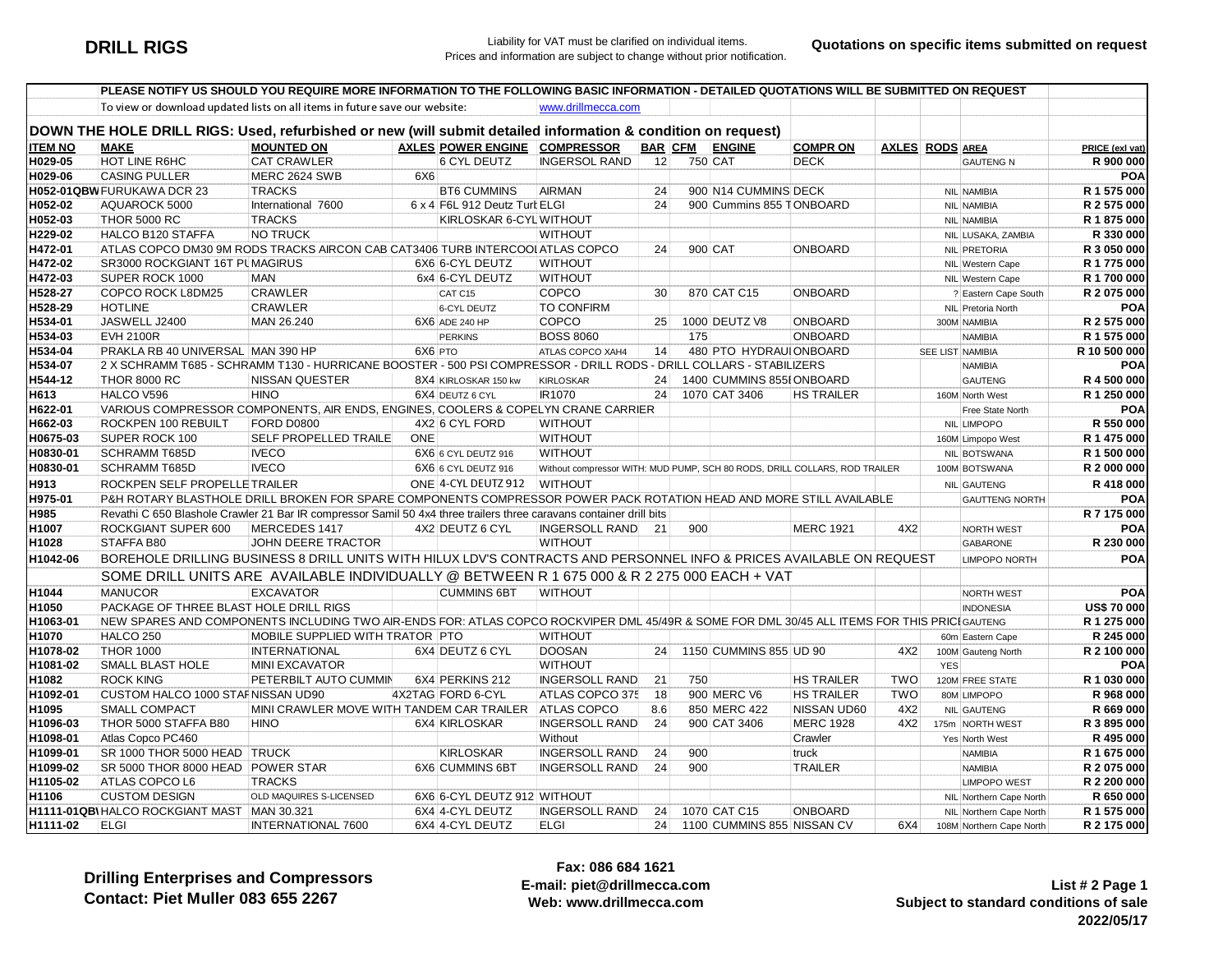## **DRILL RIGS** Liability for VAT must be clarified on individual items.<br>Prices and information are subject to change without prior notification.

**Quotations on specific items submitted on request**

| <b>TWO</b><br><b>HS TRAILER</b><br>4X2 5-CYL DEUTZ<br><b>CUSTOM BUILT</b><br>FORD D1414<br>1000 CAT C13<br><b>H1112QBW</b><br>ATLAS COPCO 476<br>24<br><b>LIMPOPC</b><br>NIL LIN | <b>ITEM NO</b> | <b>MAKE</b> | <b>MOUNTED ON</b> | <b>AXLES POWER ENGINE</b> | <b>COMPRESSOR</b> | <b>BAR</b> | <b>CFM</b> | <b>ENGINE</b> | <b>COMPR ON</b> | <b>AXLES RODS AREA</b> | PRICE (exl vat) |
|----------------------------------------------------------------------------------------------------------------------------------------------------------------------------------|----------------|-------------|-------------------|---------------------------|-------------------|------------|------------|---------------|-----------------|------------------------|-----------------|
|                                                                                                                                                                                  |                |             |                   |                           |                   |            |            |               |                 |                        | १ ९०० ०००       |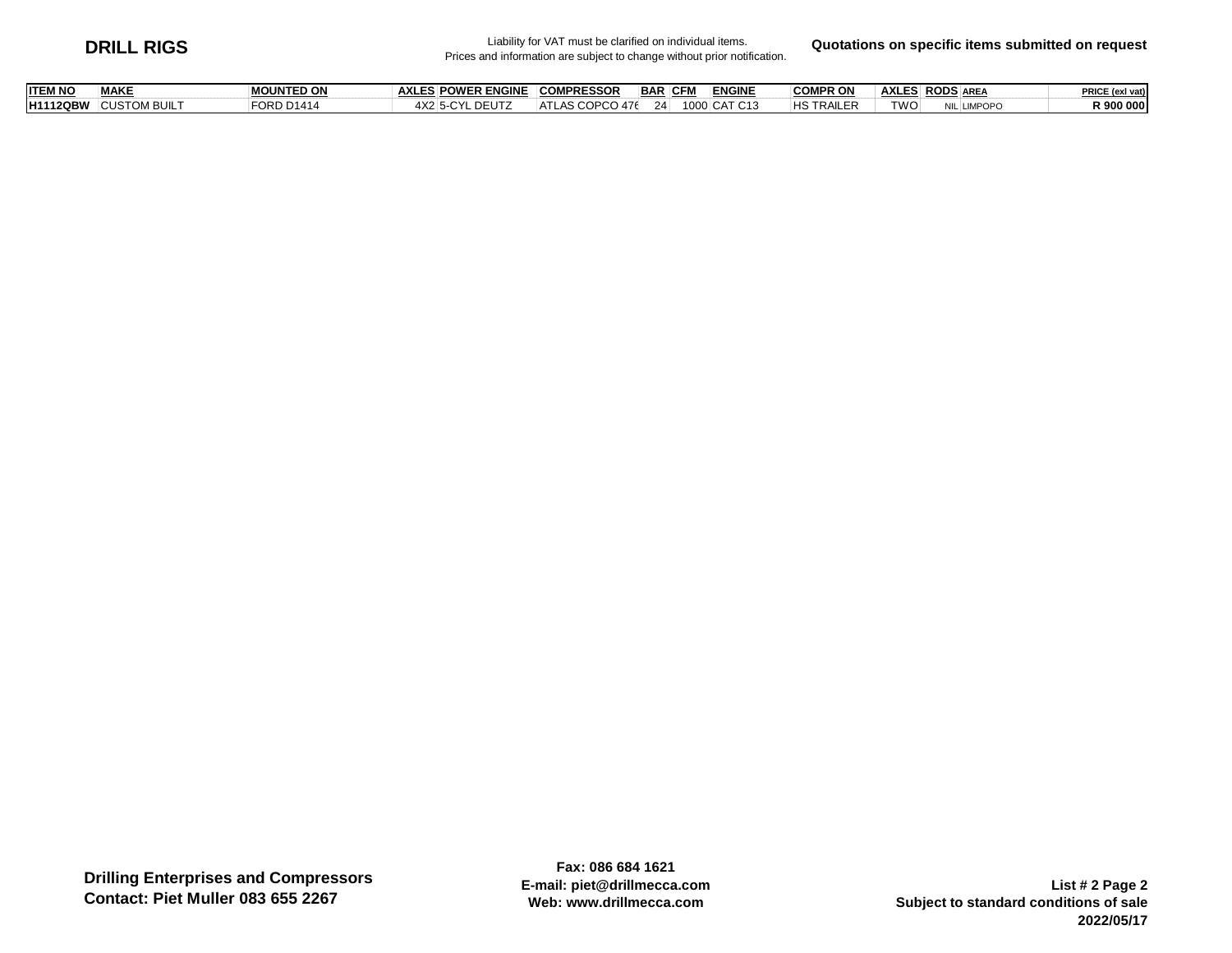|                     |                                                                                               |                                                                             |     |                           |                                                                    | PLEASE NOTIFY US SHOULD YOU REQUIRE MORE INFORMATION TO THE FOLLOWING BASIC INFORMATION - DETAILED QUOTATIONS WILL BE SUBMITTED ON REQUEST |                    |                 |
|---------------------|-----------------------------------------------------------------------------------------------|-----------------------------------------------------------------------------|-----|---------------------------|--------------------------------------------------------------------|--------------------------------------------------------------------------------------------------------------------------------------------|--------------------|-----------------|
|                     | To view or download updated lists on all items in future save our website: www.drillmecca.com |                                                                             |     |                           |                                                                    |                                                                                                                                            |                    |                 |
|                     |                                                                                               |                                                                             |     |                           |                                                                    |                                                                                                                                            |                    |                 |
|                     | USED CORE DIAMOND DRILL RIGS (to submit detailed information & condition on request)          |                                                                             |     |                           |                                                                    |                                                                                                                                            |                    |                 |
| <b>ITEM NO MAKE</b> |                                                                                               | <b>MOUNTED ON</b>                                                           |     | <b>AXLES POWER ENGINE</b> | <b>OTHER</b>                                                       |                                                                                                                                            | <b>AREA</b>        | PRICE (exl vat) |
|                     | <b>IH528-17</b> SECO 30                                                                       | <b>SKID</b>                                                                 |     | 4 CYL FORD                | <b>NQ CHUCK</b>                                                    |                                                                                                                                            | Eastern Cape South | R 135 000       |
| H528-23 XY44        |                                                                                               | TRAILER                                                                     |     | TWO 6 CYL DEUTZ           |                                                                    |                                                                                                                                            | Eastern Cape South | R 440 000       |
| H528-23 XY44        |                                                                                               | <b>TRAILER</b>                                                              |     | TWO 6 CYL DEUTZ           |                                                                    |                                                                                                                                            | Eastern Cape South | R 440 000       |
| H980-07             | <b>XY42</b>                                                                                   | <b>TRAILER</b>                                                              |     | TWO DEUTZ F6L912          | <b>BEAN R35</b>                                                    |                                                                                                                                            | Gauteng North      | R 650 000       |
| H980-08 XY44        |                                                                                               | TRAILER                                                                     |     | TWO DEUTZ F6L912          | <b>BEAN R35</b>                                                    |                                                                                                                                            | Gauteng North      | R 755 000       |
|                     | H980-12 LY38 REBUILD                                                                          | TRAILER                                                                     |     | two 4-Cyl Kirloskar       | Bean FMC R20 with 1-Cyl Deutz - wireline winch - angle derrick     |                                                                                                                                            | Gauteng North      | R 1 127 000     |
| H996-10             | SMALL GEOTECHNICAL                                                                            | PORTABLE FOR 50 M AQ AIR FLUSH CORING & AUGER CONT FLIGTS 80 CFM COMPRESSOR |     |                           |                                                                    |                                                                                                                                            | Pretoria North     | R 195 000       |
| H1037               | <b>XY44</b>                                                                                   | TRAILER                                                                     |     |                           | TWO 6 CYL FORD TURE FULLY HYDRAULIC AND COMPLETE WITH PUMP         |                                                                                                                                            | Western Cape East  | R 350 000       |
|                     | <b>H1076-01 HYDRAULIC TOP DRIVE</b>                                                           | <b>TANDEM TRAILER</b>                                                       |     | TWO DEUTZ 6 CYL           |                                                                    | MAIN & WIRE LINE WINCH - BEAN WATER PUMP - HYDRAULIC FOOT CLAMP                                                                            | North West South   | R 1 450 000     |
|                     | <b>H1076-02 HYDRAULIC TOP DRIVE</b>                                                           | <b>TANDEM TRAILER</b>                                                       |     | TWO DEUTZ 4 CYL           |                                                                    | MAIN & WIRE LINE WINCH - BEAN WATER PUMP - HYDRAULIC FOOT CLAMP                                                                            | North West South   | R 1 250 000     |
| <b>H1100</b>        | TWO DRILLS XY42 & XY44                                                                        | TRAILER                                                                     | TWO |                           |                                                                    |                                                                                                                                            | North West South   | R 330 000       |
| <b>H1101</b>        | ATLAS COPCO CS1000                                                                            | <b>TANDEM TRAILER</b>                                                       |     | <b>TWO CUMMINS B76</b>    | R35 PUMP MAJOR SERVICE NEW: HYDRAULIC MOTOR PUMPS & MAST CILINDERS |                                                                                                                                            | North West East    | R 1 312 500     |
| H1109               | 3 X XY44's AWAITING INFORMATION & PRICES                                                      |                                                                             |     |                           |                                                                    |                                                                                                                                            | Mpumalanga West    |                 |